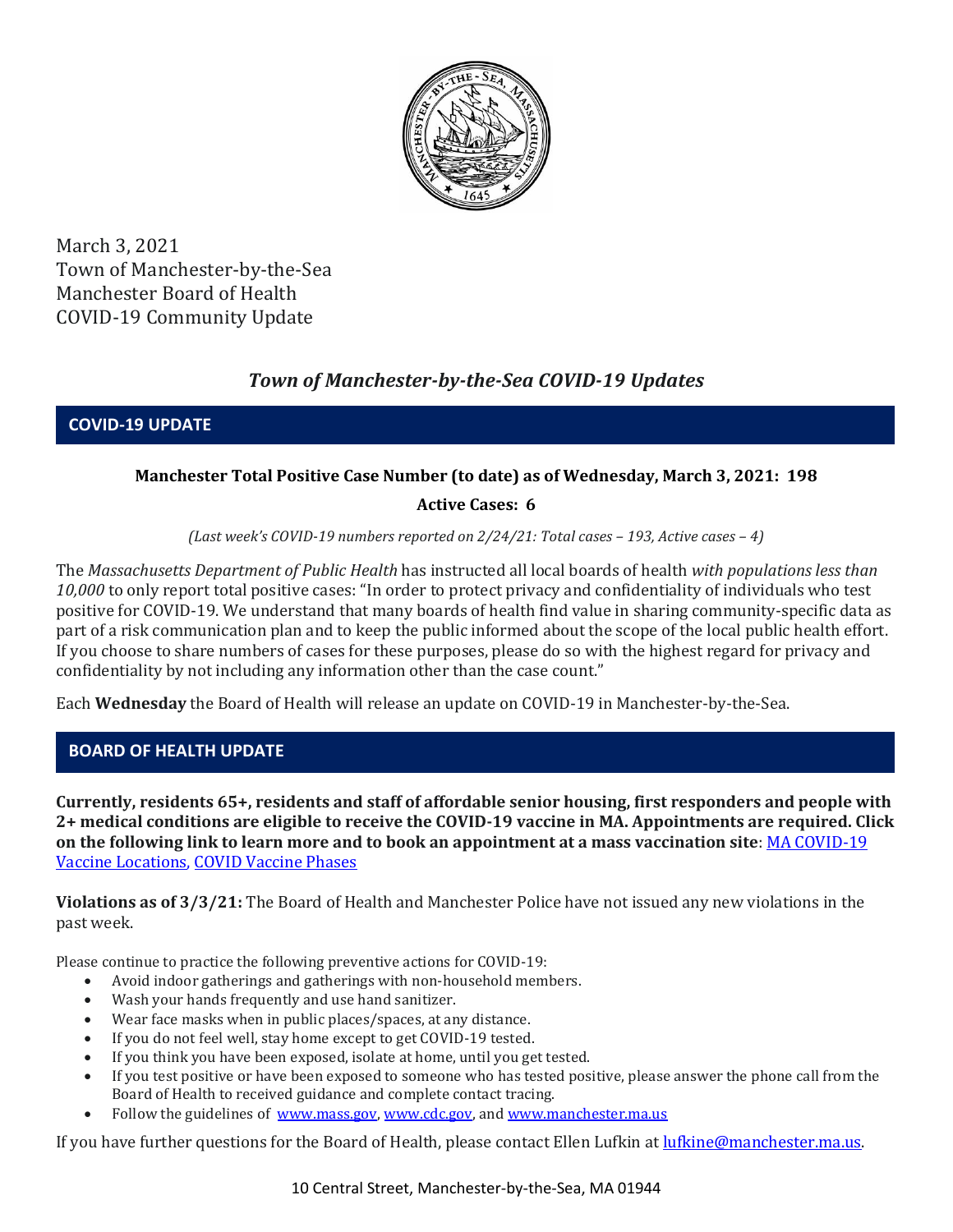

#### **NEW MANCHESTER-BY-THE-SEA COMMUNITY UPDATES**

- *NEW!* **COVID-19 Vaccine Status for Educators:** Effective March 11 all K-12 educators, staff and child care workers will be eligible to receive the COVID-19 vaccine[. Educator Vaccine Information](https://www.mass.gov/news/baker-polito-administration-announces-k-12-educators-child-care-workers-and-k-12-school-staff)
- *NEW!* **Manchester Second Dose Vaccine Clinic for Residents 75+:** A follow-up clinic to administer the second dose of the COVID-19 Vaccine will be held on Saturday, March 6 at Sacred Heart Parish Hall. *Only those who received a vaccine on February 13 are eligible to return on March 6.* We will NOT be administering any first doses, new companion shots or leftover shots at this clinic. Please contact the Board of Health and Council on Aging with any questions.
- *NEW!* **MA Moves to Phase 3 Step 2 of Reopening:** Restaurants are permitted to operate with six-foot social distancing, limits of six people per table and 90 minute limits. Other businesses can operate at 50% capacity. Additional details can be foun[d here.](https://www.mass.gov/news/baker-polito-administration-announces-plans-for-continued-reopening)
- **NEW! Call Center for Vaccine Assistance:** A new call center is now available to MA residents who do not have access to the internet or have a language barrier. The phone lines will be open daily from 7 a.m.  $-8$ p.m. Please call 978-717-3700.
- *NEW!* **40B Workshop**: The next meeting to discuss the 40B project proposal will take place on Thursday, March 4 at 6:30 p.m. Meeting details, past recording and important information can be found [here.](http://manchester.ma.us/729/40B)
- *NEW!* **Excise Tax:** Excise tax bills have been mailed and are due on Monday, March 15. Please contact the Tax Collectors Office at 978-526-2030 with any questions.
- *NEW!* **Police Chief Office Hours:** Police Chief Fitzgerald will resume monthly office hours on Thursday, March 4 from 4 PM to 6 PM at Seaside One. The MBTS community is invited to stop by and say hello.
- *NEW!* **Nomination Papers:** Get involved in our community and run for local office! Nomination papers are available to be mailed. Please contact the Town Clerks office at 978-526-2040 or townclerk@manchester.ma.us. to make a request[. 2021 Local Election](http://manchester.ma.us/503/Town-Meetings-and-Elections)

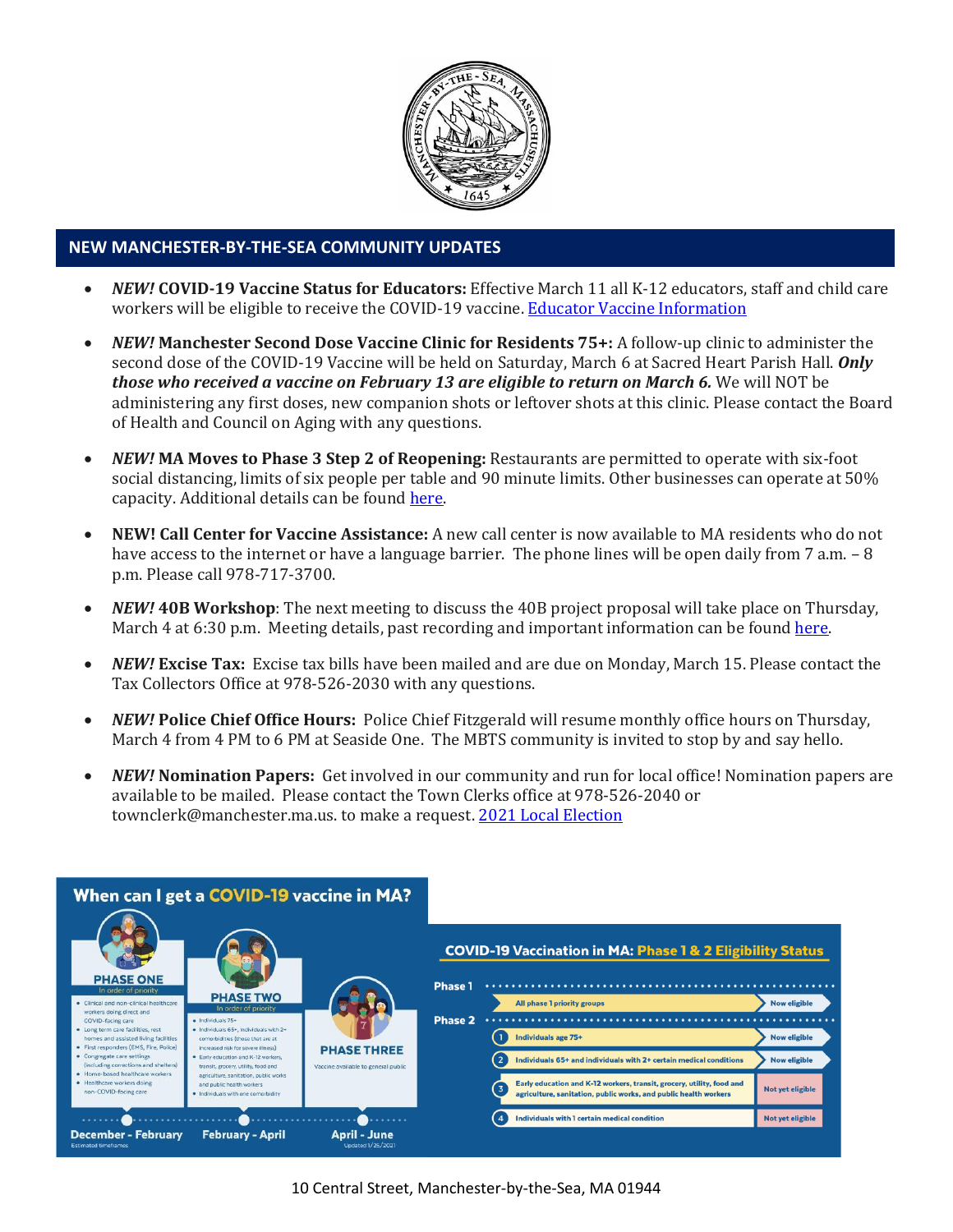

# **CURRENT MANCHESTER-BY-THE-SEA GUIDANCE**

- COVID-19 Testing: [COVID-19 Testing Site Locator,](https://memamaps.maps.arcgis.com/apps/webappviewer/index.html?id=eba3f0395451430b9f631cb095febf13) [Stop the Spread Sites,](https://www.mass.gov/info-details/stop-the-spread) [COVID-19 Dashboard](https://www.mass.gov/info-details/covid-19-response-reporting#covid-19-interactive-data-dashboard-)
- Eligibility for 2+ Comorbidities: Clic[k here](https://www.mass.gov/info-details/covid-19-vaccinations-for-individuals-with-certain-medical-conditions) to find out what conditions are eligible in the next phase of vaccine distribution.
- Eligibility for 75+ Caregivers*:* One caregiver per each 75+ attendee may attend the MA mass vaccination clinics only. Pre-registration is required. [MA Companion Information](http://manchester.ma.us/DocumentCenter/View/3674/COVID19-Vaccine-75-plus-Companion-Information-2102021)
- Volunteer with MA Medical Reserve Corps: Thank you to the residents who have contacted the Town to generously offer volunteer services in the effort to fight COVID-19. The MA Medical Reserve Corp is looking for volunteers at the local level, both medical and non-medical. Clic[k here](https://l.facebook.com/l.php?u=https%3A%2F%2Fwww.mamedicalreservecorps.org%2Fcovid19%3Ffbclid%3DIwAR1O_7U70XMSPe_kbb689S7zAJbCTYavpqNhIz9Ce2s-encj1Mlz3fOmjYI&h=AT3a2b6zxupFiw2RA_9kLVFDLZwmtblukw3wwe3pvVN6YWtLrkwxEyW8Z8S97uuzXDiNt1x4DYp7DeOoXm1U98GjBQQufV4R5eC5sYpFoqMi6iMDgiQu2THu_d0XoA0BnNUMg336NM-KtUxjtQ&__tn__=-UK-R&c%5b0%5d=AT2anP_ULhxU-U55t7AxrMiNTXfNIJnoicfzRyKEGzk_70Dtxb6ttNSKpwftDkeovmenW9ksjPEmhjSrMDjZ_NEMD2Upi_WEREnPIZBLU-8cgapV1WMi5HvUjS0InF_0K4aE4PXV6bei0V79lnY9jSo89LgXHVCMF9u0-PYa4j6cBMOzl7xPt7oB2_WGVQ8cDciW8b9U) to register.
- Beach Stickers: 2021 Beach Stickers are on sale online or via mail. Please clic[k here](http://manchester.ma.us/252/Beach-Resident-Parking-Stickers) for complete details and instructions. 2020 Parking Stickers are valid through May 31, 2021. *New rule for 2021! Stickers must be placed inside the front, driver side windshield in the upper left-hand corner.*
- Facts about the COVID-19 Vaccine: [Vaccine Distribution Details](http://ma-manchesterbythesea.civicplus.com/DocumentCenter/View/3629/StopCOVID19_Need-to-Know_Final_English) [Vaccine FAQ](https://www.mass.gov/info-details/covid-19-vaccine-frequently-asked-questions)
- COVID-19 Vaccination Questions: You can e-mail questions to [COVID-19-Vaccine-Plan-MA@mass.gov](file:///C:/Users/marlettat/Desktop/Public%20Relations/2021/COVID-19-Vaccine-Plan-MA@mass.gov)
- Travel Guidance for Arriving in MA**:** [MA Arrival Travel Order.](https://www.mass.gov/guidance/guidance-for-travelers-arriving-in-the-commonwealth-of-massachusetts) Complaints should be directed to [DPH.COVID.Complaints@mass.gov](mailto:DPH.COVID.Complaints@mass.gov)
- Gathering Size Restriction: The current gathering order allows up to 10 indoors and 25 outdoors at private residences.
- Singing Beach Reminder: A mask is required, at ALL times, when visiting Singing Beach in accordance with the MA Face Covering Order. Please do not gather in large groups. Each person is limited to a maximum of two dogs.
- MA Quarantine Instructions: The state has updated the quarantine guidelines. If you have been instructed to quarantine, please adhere to the following rules: [Quarantine Instructions](http://manchester.ma.us/DocumentCenter/View/3558/14-10-7-day-COVID19_Quarantine-information-1272020)
- Town Hall is Closed to the Public: Town Hall will be closed to the public until further notice. Staff will be available during normal business hours via appointment, phone or email. [Staff Directory](http://manchester.ma.us/directory.aspx)
- Allen's Pharmacy COVID-19 Testing Site: Allen's Pharmacy is operating a COVID-19 PCR testing site. Appointments are required and can be scheduled [here.](https://schedule.veritasgenetics.com/) Information on Veritas PCR Testing can be found [here.](https://www.veritasgenetics.com/covid-molecular/)
- Face Covering Order for MA: All persons over the age of 5 are required to wear a face covering in all public spaces, indoor and outdoor, regardless of distance. (effective 11/6/20) [Face Covering Order](http://manchester.ma.us/DocumentCenter/View/3499/Revised-Face-Coverings-Order-No-55-1?fbclid=IwAR1a7l39TKetEAZ_mA8K6saG2GZ1dRBKA9-xuJJ3tDlAVUGCp7YatZmCKEo)
- MA Carpooling Guidance: Limit the number of occupants, all occupants should wear a face covering, open vehicle windows, clean touch points frequently.